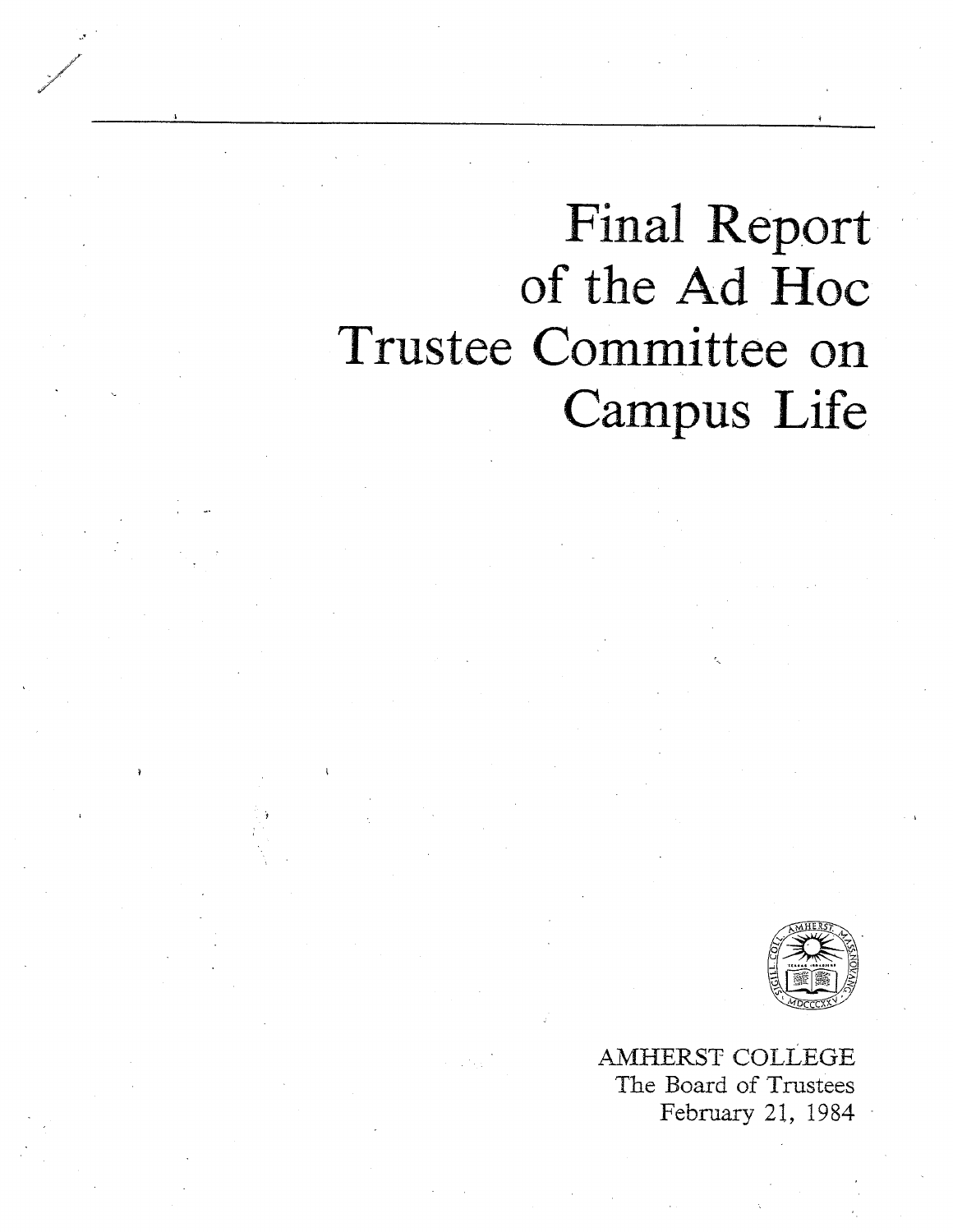# AMHERST COLLEGE AMHERST . MASSACHUSETTS • 01002 THE BOARD OF TRUSTEES

February 25, 1984

#### TO: THE AMHERST COLLEGE COMMUNITY

The Board of Trustees met in New York City on Friday, February 24, to receive and act upon the final recommendations of the Ad Hoc Committee on Campus Life. After reviewing the history of residential and social life and fraternities at Amherst, and concluding that <sup>a</sup> new residential system is essential to the improvement of campus life, the committee recommended that fraternities be discontinued at the College effective June 30, 1984. The Trustees considered the committee's report carefully and thoroughly, and voted unanimously to end the fraternity system. A full copy of the Ad Hoc Committee's final report and the Board's resolutions accompany this letter.

In taking this action on fraternities, the Board shared the committee's view that the quality of social and residential life at the College has become deficient and that the rededication of fraternity buildings to better uses is essential to the overall improvement in campus life. Upon the recommendation of the committee, the Board also has approved and authorized construction of <sup>a</sup> campus center at the earliest practicable date; and it has asked for <sup>a</sup> study of all other residential, social and recreational needs of the College. The Trustees have asked Acting President Craig to work closely with campus-based groups to plan appropriate arrangements for the 1984-85 academic year. Also, they have asked President-designate Pouncey to work closely with groups and individuals representing all constituencies of the College to develop long-range residential and social plans.

On behalf of the Board, let me take this opportunity to thank the Ad Hoc Committee, again, for its devoted, intensive work over the past five months, and to thank everyone who contributed to the Board's review process.

The Board believes strongly, as the report states, that this is the time and the opportunity for everyone who cares about Amherst "to work together to make Amherst <sup>a</sup> better college."

ensseigel

George B. Beitzel, Chairman Board of Trustees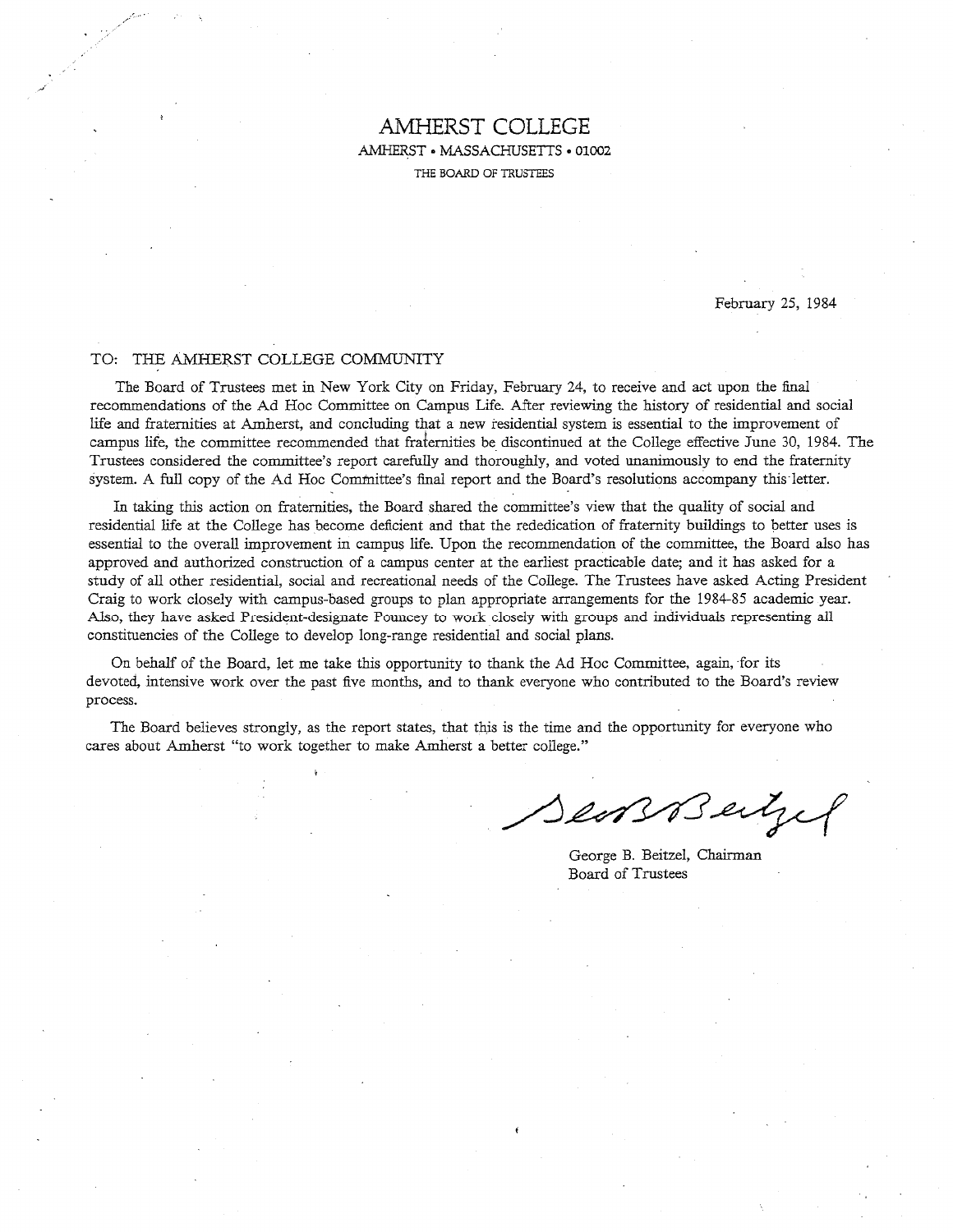# **Contents**

| Final Report of the Ad Hoc Trustee Committee on Campus |                |
|--------------------------------------------------------|----------------|
|                                                        | $\mathbf{2}$   |
|                                                        |                |
| Trustee Resolutions of February 24, 1984               | 5 <sup>1</sup> |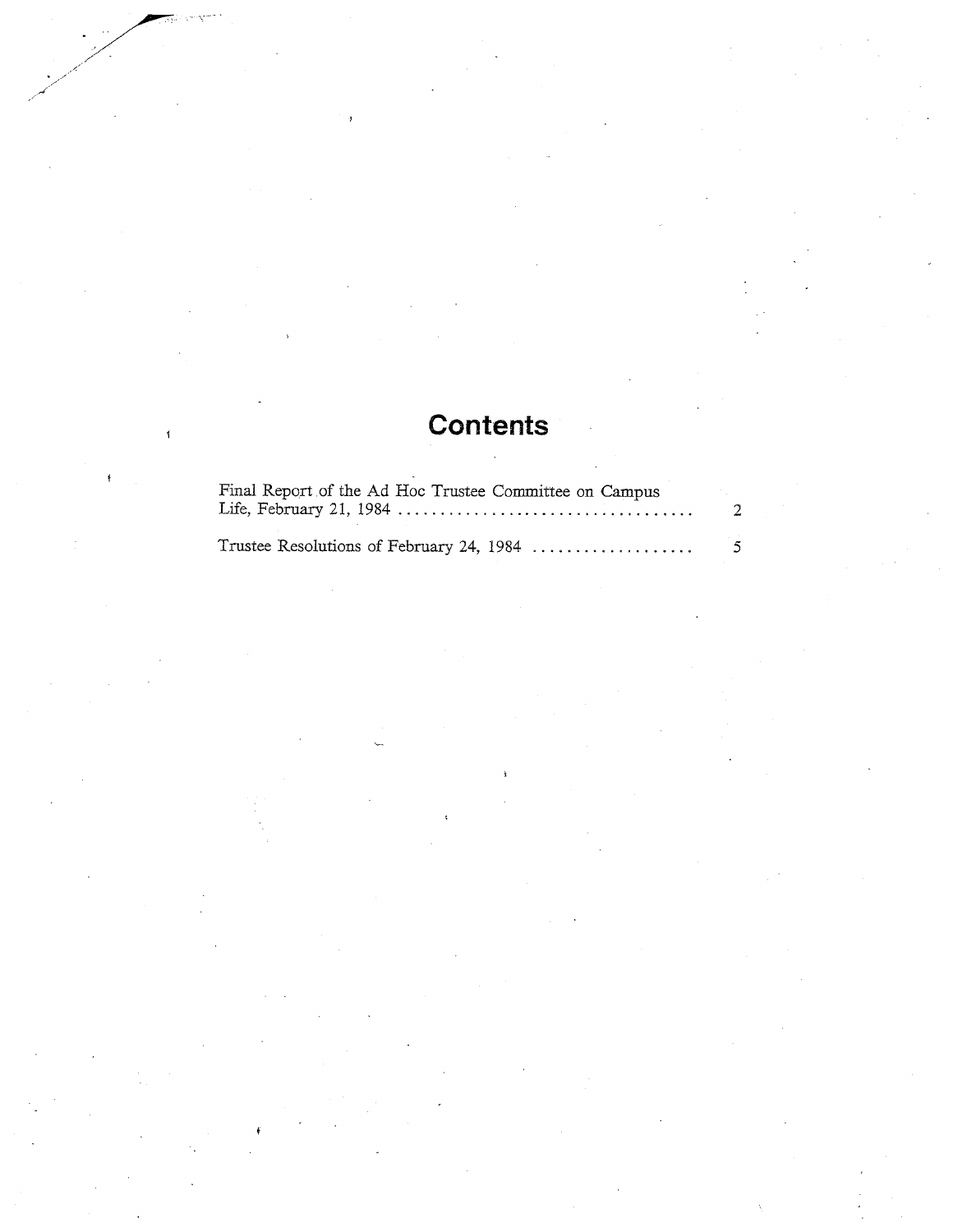# Final Report of the Ad Hoc Trustee Committee on Campus Life

#### Introduction

In presenting to the Board of Trustees its Interim Report, dated January 9, 1984, the Ad Hoc Trustee Committee on Campus Life made the following statements:

Hence, we will first review the on-campus situation without judging the role or place of fraternities, will diagnose the causes for some of the apparent short-comings in the quality of campus life, and, thus, will share with the Board of Trustees our thinking to date.

In <sup>a</sup> subsequent report, prepared after discussion by the full Board of the issues raised herein, we will conclude our views on fraternities and possible alternative ways to sustain the many traditional values of fraternities and will recom mend to the Trustees a decision on the future of fraternities.

We believe that, in accepting and endorsing the principles set forth in the Interim Report, the Trustees have established the basis for creating a new vision of Amherst's social and residential life and have created a framework in which a decision can now be made about the future role of fraternities.

We respectfully submit this Final Report.

#### History

The proper role of fraternities at Amherst (including the question of their continued existence) has been examined repeatedly since World War II. During this thirty-eight-year period the Trustees made <sup>a</sup> series of judgments about Amherst fraternities that have changed the role, nature, and significance of fraternities in Amherst campus life. It is important to recall these Trustee decisions and their implications as we consider the future of fraternities.

In anticipation of the conclusion of World War II the Alumni Committee Report on Postwar Amherst recom mended that fraternities be abolished at Amherst College. A Faculty Committee on Long-Range Policy reached <sup>a</sup> similar conclusion. Both recommendations were reported to the Board of Trustees in January of 1945.

In the first postwar action on campus life the Trustees voted in June of 1945 to permit fraternities to reopen and they have been open since. In the minutes of the June meeting the Trustees said, "At the proper time and under requirements to be set forth at <sup>a</sup> later date by the Board of Trustees the fraternities [will) be permitted to reopen at Amherst College." Included in the Board's resolution were the following statements:

1. That the fraternities have failed markedly in recent years.to make <sup>a</sup> positive contribution to campus life and

2. That the interest of the college can best be served at this time by <sup>a</sup> program of radical reform rather than by one of abolition with its inevitable untried substitute.

The Trustees had decided in 1940 to construct Valentine Hall in the belief that the centralization of dining would foster class and college spirit. Hence, when fraternities reopened after World War II they were no longer allowed to provide meals to their members. The Board felt that the fraternities had become too important in the lives of undergraduates, excessively diverting loyalty from the college and dividing the campus into small independent units with a minimum of common bonds and interests. The symbol of such <sup>a</sup> divisive role was dining in the fraternity.

A second and vitally important vote of the Trustees in conjunction with the decision to reopen fraternities after World War II was to assure what became known as "100% rushing" and the resultant Lord Jeff Club as an alternative to fraternities. In adopting recommendations the Board said, "In reopening the fraternities the college will make available such additional facilities as may be needed to provide living quarters and appointments for social life equal to those now available at fraternity houses, to the end that each member of the three upper classes who wishes to join <sup>a</sup> social organization may have the opportunity of doing so."

In this policy declaration the Trustees apparently were concerned about the questiôn of rejection in <sup>a</sup> selection process and endeavored to make it possible for anyone who wished to join <sup>a</sup> fraternity and to participate in Amherst's fraternity-based social life to do so — or nearly so.

The argument for 100% rushing implies that Amherst should' be <sup>a</sup> place to nurture healthy growth to selfconfident maturity without risking unnecessary disappointment.

The third postwar Trustee decision of significance occurred at the meeting of April 20, 1946, when the Trustees voted "that on or before October 1, 1948, each chapter of <sup>a</sup> fraternity at Amherst College shall formally advise the Board of Trustees of Amherst College that there is no prohibition or restriction by reason of race, color, or creed affecting the selection of the members of such chapter."

Hence, Amherst fraternities were asked to assure the Trustees that charters of each of the national fraternities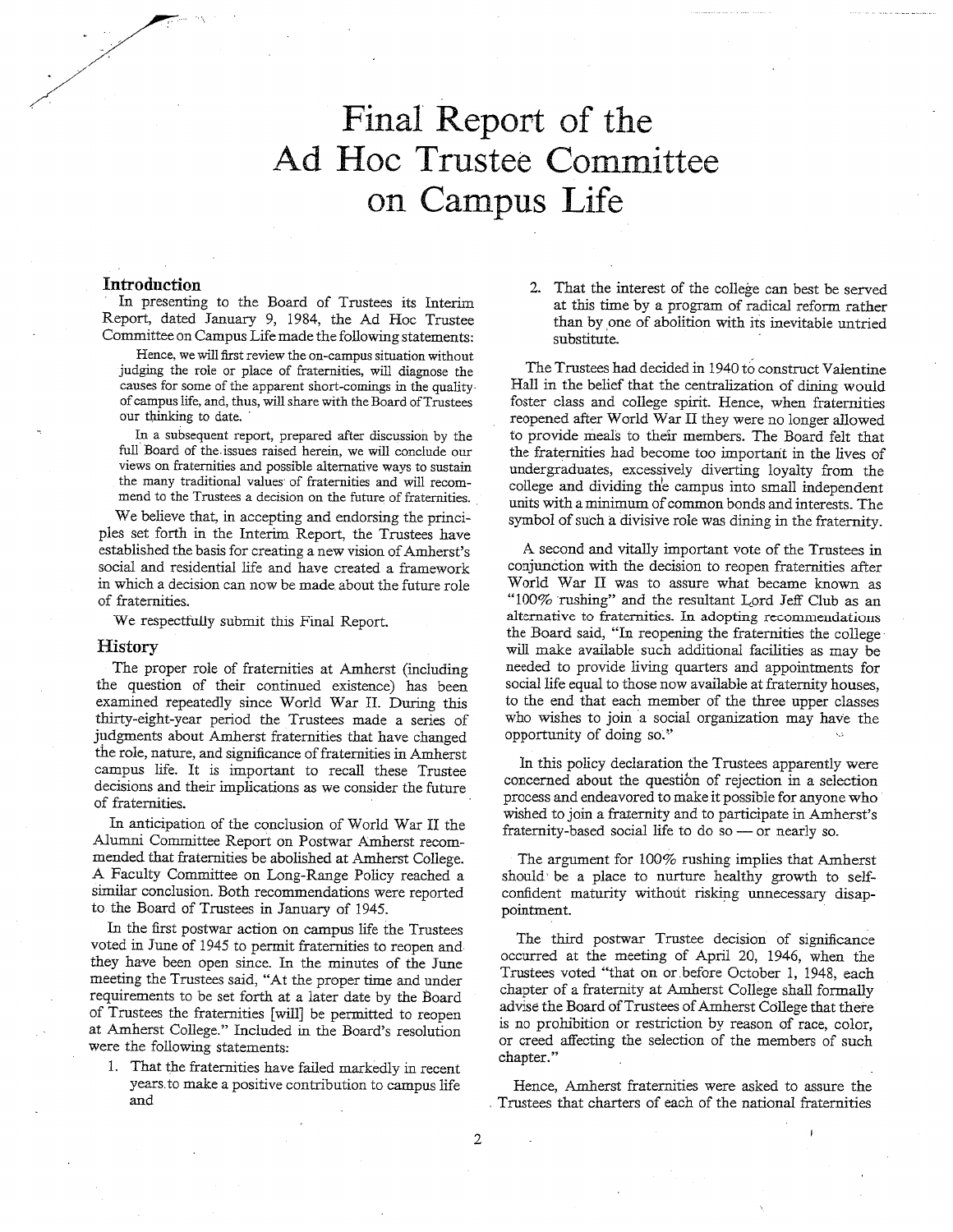represented on the Amherst campus were free of language condoning discrimination on the basis of race or religion. That form of discrimination was considered unacceptable at Amherst College and was ended, at least in the sense that it was proscribed.

Thirty-four years later, <sup>a</sup> similar and equally important decision was made. On March 1, 1980, the Board of Trustees declared that gender could no longer be the basis of discrimination with regard to fraternity membership.

Returning to the post World War II chronology, the minutes of the Board meeting of June 9, 1951, state that:

The President\* discussed at length the social life of the fraternities and felt that it had deteriorated and should be improved. The Board generally agreed to the President's proposed suggestions for limiting the social activities of the fraternity houses.

In 1956, Scarab, the senior honor society, voted to recommend the abolition of fraternities. Again, the Board appointed a committee to study fraternities. It reported in 1957 and recommended that fraternities be continued. The Trustees agreed.

In 1961 the fraternities' increasing problems in meeting operational and maintenance expenses and the lack of financial support from alumni prompted the Trustees to authorize the acquisition of fraternity properties and the assumption of their financial obligations.

In 1963 the Trustees authorized the construction of student housing that for the first time, with the possible exception of Pratt Hall, offered living and social amenities that were physically as attractive to the students as the fraternities. The creation of the "social dorms" was an effort to mitigate the pressure to choose fraternity membership to secure superior living conditions rather than to enjoy other qualities of fraternity life.

The minutes of the meeting of January 25, 1969, state:

The President proposed that the College Council through <sup>a</sup> committee which would be appointed by the College Council, provided the President, Trustees, Committee of Six, the Student Council, and the House Management Committee so request, conduct <sup>a</sup> study of student life and also consider new ways in which fraternity buildings might be used in the event some fraternities cease operations as fraternities.

During the 1970s the Trustees received reports on the weakening of certain houses and the inclination of seniors to withdraw from fraternity life. Subsequently, much of the Trustee concern was focused on the implications for fraternities of coeducation, the "unacceptable acts" by members of two fraternities, and the receipt of President Gibbs's six principles outlined in his working paper, "The Place of Fraternities at Amherst College."

And, finally, in October 1983 the Trustees, in response to the urging of Acting President Craig and to their concern over the quality of student social and residential life, formed this Ad Hoc Trustee Committee on Campus Life.

 The President at that time was C. W. Cole '27, who, like his successors mentioned in later paragraphs, was <sup>a</sup> fraternity member.

#### In Retrospect

In standing back from the Trustee decisions and actions over nearly forty years it is instructive to see what has occurred. It seems to us the Board has been consistent and, in the long run, unequivocal in dealing with fraternity issues, but has failed to deal adequately with the major social and residential issues of which fraternities are a part.

The Board has voted consistently for the continuation of fraternities while at the same time expressing concern over whether or not the fraternities could establish and maintain an acceptable standard of social behavior. It acted twice to limit discrimination as the basis for fraternity membership, first, on the grounds of race, color, and creed, and then on the basis of gender. It acted to diminish the role of fraternities by abolishing fraternity dining and creating 100% rushing. It acted to save fraternities from financial collapse while protecting the residential capacity of the fraternities.

Over these. years the environment of the college has changed through the Trustees' responses to and solutions of <sup>a</sup> variety of important problems in their goal to create <sup>a</sup> better Aniherst. As <sup>a</sup> consequence of these decisions the role of fraternities at the college has progressively dimin ished. Whenever the fraternities and the college stood in opposition the decision was made in favor of the college. And whenever fraternity practices and principle stood in opposition, <sup>a</sup> principled decision was made.

#### Where Are We Now?

In the view of this committee, we are at <sup>a</sup> time of final decision.

Before presenting our recommendations, we wish to emphasize <sup>a</sup> few points.

First, in its Interim Report, this committee stated:

Amherst's social and residential problems are not caused by fraternities nor will they be resolved by <sup>a</sup> decision as to the future of fraternities.

The committee remains of the same mind. The investigation conducted by this committee, its Interim Report and this Report have not been <sup>a</sup> "trial" of the fraternities. All of the committee were fraternity members at Amherst\* and we do not approach the conclusion with respect to them with any particular relish.

The question is not whether the fraternities are solely "to blame" for the unsatisfactory residential and social life on the campus (they are not), but whether they can reasonably be expected to play <sup>a</sup> constructive and affirm ative role in attaining a better integration of the educational goals of the college. As indicated in the Interim Report, of the twelve national fraternities represented on the campus in September 1946, only two remain. Six others have become "locals," with varying degrees of insolvency. The remainder have disappeared.

We believe that the fraternities' current number and membership are insufficient to assure their survival, let alone their renaissance. Further, there is no assurance that

<sup>\*</sup> Respectively, Theta Delta Chi, Alpha Delta Phi, Chi Phi, Chi Psi and Psi Upsilon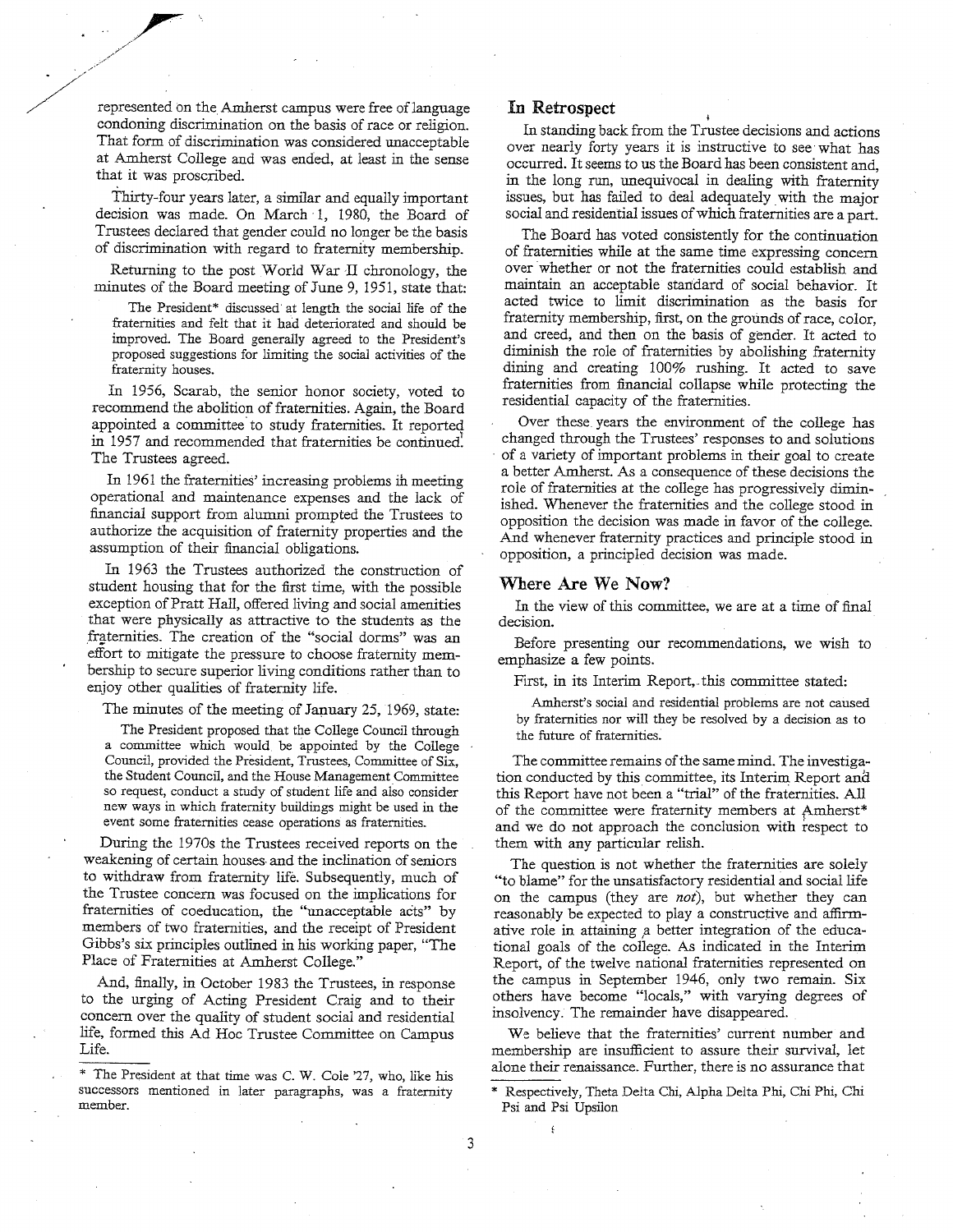<sup>a</sup> resurgence of interest in fraternities is likely, even with strong and well financed college support.

In their current condition of membership, the fraterni ties occupy valuable real property over-utilized for social activity and under-utilized for housing. The rededication of fraternity buildings to better uses is essential to the college's overall improvement in campus life.

It is evident that the fraternities have on occasion been the venue of gross social behavior which is no longer tolerable. Despite the efforts of the Trustees, and the efforts of successive administrations and of individual fraternity members, past and present, to ameliorate the potential hurt and humiliation in the system, that condition has been the experience of <sup>a</sup> substantial number of Amherst students over the years.

We believe that the historical values of fraternities self-governance, fiscal responsibility, leadership, friend ship, and group identity—can be achieved in other forms of residential/social organization.

We believe, finally, that Amherst, as a residential college, can be better without fraternities than it can with them.<sub>t</sub>

#### Why Now?

/

A question—raised by faculty members, students and alumni—asks the Board, through the committee, why it is acting now instead of giving the fraternities the opportunity to "pass" or "fail" the tests set forth in 'President Gibbs's "White Paper."

Our response is that circumstances alter cases.

It is probably true that, had he lived, President Gibbs would have spent <sup>a</sup> portion of his time attempting to oversee the implementation ofhis Six Principles. How long he would have enmeshed himself in that effort, considering the press of other presidential duties, is speculative. The question, he said, was more likeiy to be "not whether but when."

We know two new facts occasioned by his death. His successor, Acting President Craig, is also <sup>a</sup> fraternity alumnus. Unlike President Gibbs, he has spent forty-four years of his life on the Amherst campus. His advice to the Board is that, for all intents and purposes, the fraternity system "no longer exists" at the college and that we should commence an examination of alternative living and social arrangements. Wç also know that, in President-designate Pouncey, we have <sup>a</sup> person whose energy, imagination and

interest in students make him ideally suited to lead such an examination, one which can be both constructive and exciting.

Further, the Board has been given an opportunity to deal with this matter afresh. It is possible that, in the course of continuing deliberations about fraternities, some entirely new insight might emerge. Given the history of the last forty years, we are skeptical about this possibility. Reflecting on the concerns expressed in our Interim Report, we believe the Board should take this opportunity to make a new start.

The committee recognizes that there is, in matters such as this, no right or wrong time or better or worse time to come to <sup>a</sup> conclusion. The question is whether this is an appropriate, and perhaps even propitious, time. We believe it is. The committee looks forward to new ideas, new initiatives and new opportunities under <sup>a</sup> new president.

#### Recommendations

Our recommendations are intended to provide the basis for achieving at Amherst the kind of distinction in the quality of campus social and residential life described in our Interim Report. Our recommendations are:

1. To establish and administer objectively, compassionately and fairly standards of individual and group behavior to assure <sup>a</sup> new level of civility and humanity on the campus.

2. To discontinue the fraternity system on June 30, 1984.

3. To undertake an immediate and vigorous effort to plan and create on the campus better physical spaces and amenities for student residential, study, and social activities.

4. To make Amherst truly <sup>a</sup> residential college by requiring all students to live on campus (as housing is available), and to grant sparingly permission to live off campus.

5. To authorize immediately the planning and construction of <sup>a</sup> campus center.

We attach proposed resolutions to carry out our recommendations.

We forward these recommendations to the Board of Trustees wholeheartedly, enthusiastically, and unani mously. We believe that this is the time and the opportu nity for all Amherst men and women to work together to make Amherst <sup>a</sup> better college.

> K. Frank Austen Charles R. Longsworth, Chairman Robert J. McKean, Jr. Robert L. Woodbury Thomas H. Wyman

February 21, 1984

4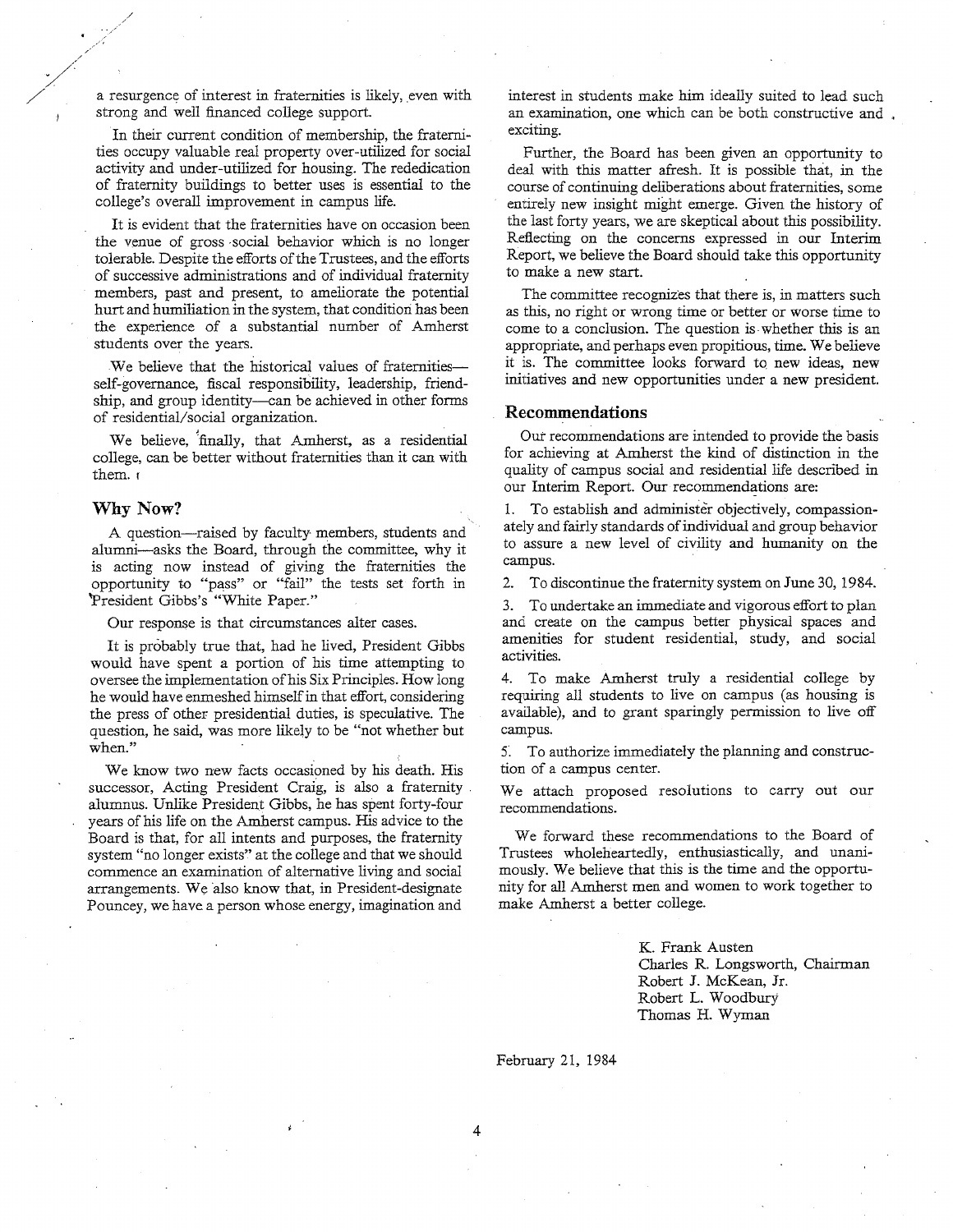# Resolutions

The Trustees have received with appreciation the Final Report, dated February 21, 1984, of the Ad Hoc Trustee Committee on Campus Life and, once again, commend all those members of the Amherst family who have participated in the process that has resulted in the issuance of the Report.

After careful consideration and full discussion, the Trustees have adopted the résolutions set forth below. Because of the complexity of these matters and their importance to the continued well-being and preeminence of the College, the Trustees have subdivided the resolutions into seven Parts consisting of:

- Part I. Principles Involved
- Part II. The Role of Fraternities

Part III. Student Residence

- Part IV. Use of College Facilities
- Part V. Campus Center and Other Space Needs
- Part VI. Charge to Present Administration
- Part VII. Charge to Incoming Administration

Now, therefore, upon motion duly made and seconded, it was unanimously

## RESOLVED:

#### Part I. Principles Involved

1. The quality of the social and residential life at Amherst College is central to, and <sup>a</sup> vital part of the educational undertaking of the College.

- 2. In this belief, the principles of that life can be expressed as follows:
	- A. The opportunity to know and learn from students with diverse backgrounds and experience is an educational value and should be realized in part through residential housing policies.
	- B. Student residential facilities should be conducive to intellectual and cultural activity and should support the fundamental educational mission of' the College.
	- C. All students should have equal access to the variety and quality of housing.
	- D. Students have the right, and indeed, the need to choose friends and companions. Housing policies should reflect that right so far as it is compatible with the intended diversification of students and their enjoying equal access to housing.
	- E. Individual tastes and needs are important and the College should provide <sup>a</sup> variety of living situations.
	- F. The College's housing policy should enhance opportunities to learn self-government, leadership, cooperation, fiscal responsibility, social conscientiousness and respect and compassion for fellow humans.
	- G. As <sup>a</sup> residential college, Amherst College:
		- (i) should provide an opportunity for each student to live in College housing with reasonable standards of personal privacy, comfort, safety and quiet, with sufficient space and appropriate furniture and fixtures for study.
		- (ii) should provide social spaces to meet the variety of social needs of students.
		- (iii) should, with only limited exceptions, require its students to live in College housing.

# Part II. The Role of Fraternities

1. The quality of the social and residential life at Amherst College has become inadequate to the needs of the College and its students.

2. Fraternities have not been the sole cause of the diminution of the quality of that life, but have been <sup>a</sup> contributing factor.

3. Many constructive and exciting means exist for restructuring the social and residential life at the CQllege and, in doing so, rejuvenating the quality of that life.

4. The fraternity system that exists at the College today lacks the capacity to perform <sup>a</sup> central and positive role in creating and building upon <sup>a</sup> new vision of campus life.

5. The Board has therefore determined that the fraternity system should be, and it hereby is, discontinued at the College effective June 30, 1984.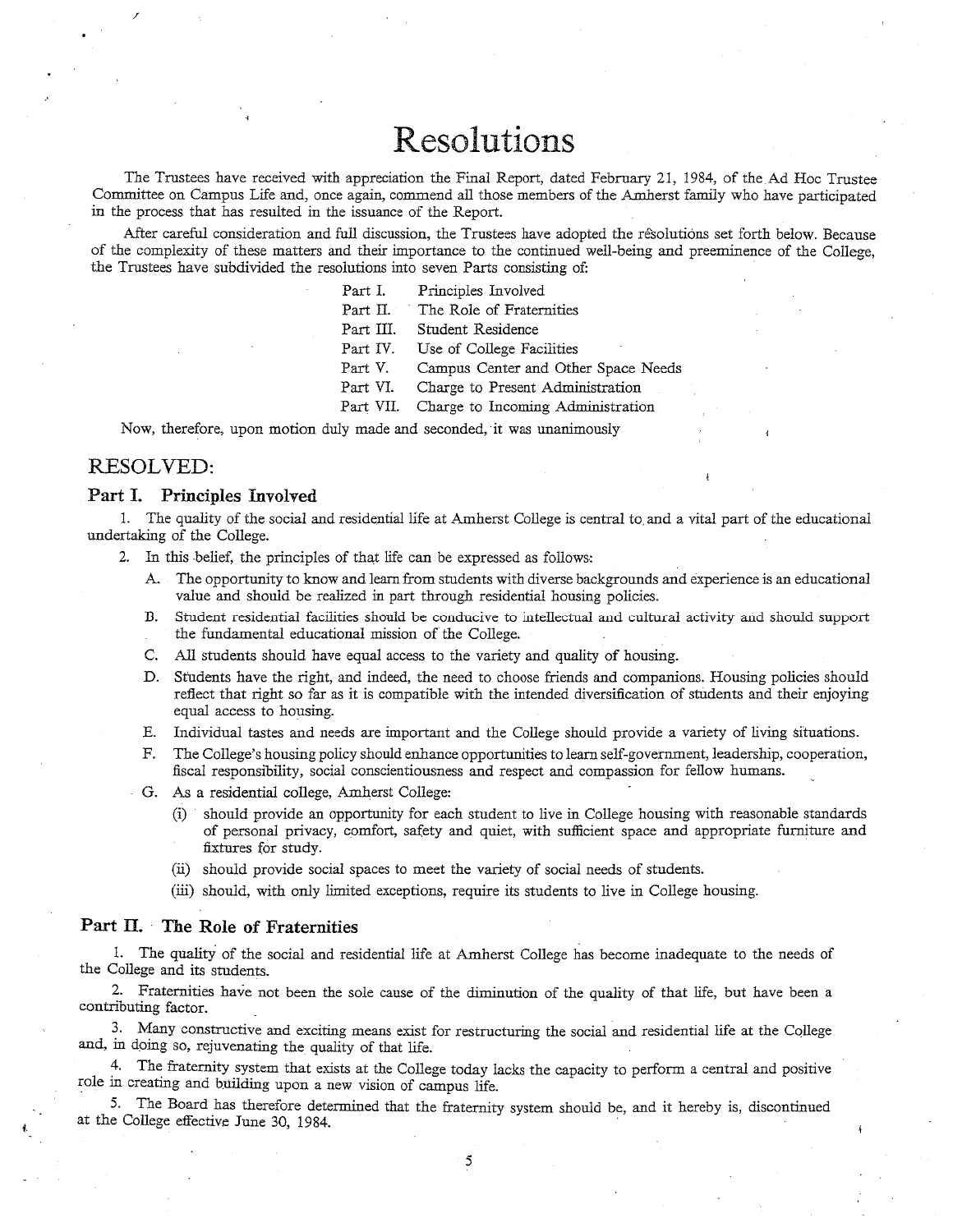## Part III. Student Residence

1. The Board renews its commitment that Amherst shall continue to be <sup>a</sup> residential college.

2. On and after July 1, 1984, students shall reside in residential units provided by the College unless expressly permitted by the Dean of Students to live elsewhere:

- A. In all cases, permission shall be granted or denied by the Dean of Students in the exercise of his or her discretion under rules and regulations of the College of general applicability.. A decision by the Dean of Students may be appealed to the President, whose decision shall be final. It is the intention of the Board that permission shall not be granted if, in the judgment of the Dean of Students, the request for permission is made with the intent of avoiding the intent and purposes of these resolutions or the rules and regulations of the College of general applicability then in effect with respect to residence.
- B. The Trustees charge the Administration to submit to the Board rules and regulations to carry out the principles set forth in these resolutions.

## Part IV. Use of College Facilities

1. On and after February 25, 1984, no resource of the College (physical, staff or monetary) shall be used or employed, directly or indirectly, in any procedure relating to rushing, pledging, initiating or otherwise admitting to, or maintaining, membership by any student of the College in any fraternity, sorority or other social club, society or organization (however denominated).

2. On and after July 1, 1984, every building owned or leased by the College and used by the College to house one or more students then attending the College shall be subject to rules and regulations of the College of general applicability from time to time in effect allocating residential space, and no fraternity, sorority or other social club, society or organization (however denominated) shall be permitted to participate, directly or indirectly, in the allocation process.

3. Nothing in these resolutions shall be deemed to prohibit the use of any building owned or leased by the College for meetings (including social functions, subject to rules and regulations of the College of general applicability) held by honorary clubs, societies and organizations such as Phi Beta Kappa and Sigma Xi.

4. Nothing in these resolutions shall be deemed to prohibit the use of any building owned or leased by the College for a residential use directly related to the educational program of the College (such as a "language house") solely by reason of the fact that social functions, subject to rules and regulations of the College of general applicability, may occur there from time to time. However, care should be taken to observe principle D of Part I of these resolutions.

# Part V. Campus Center and Other Space Needs

1. The Board hereby authorizes the construction, at the earliest practicable date, of <sup>a</sup> campus center; authorizes and directs the Administration and the Budget and Finance, Buildings and 'Grounds, Development and Student Life Committees of the Board (working with such campus organizations as may be specified by the President) to commence, forthwith, planning for the construction of that facility; and directs the Administration and such Trustee committees to present <sup>a</sup> progress report to the Board at its Commencement Meeting in 1984.

2. The Board recognizes the need for other residential, social and recreational spaces on the campus and authorizes and directs the Administration and such Trustee committees to commence, forthwith, <sup>a</sup> study thereof.

## Part VI. Charge to the Present Administration

1. The Board, recognizing the constraints of time, charges the present Administration to adopt a plan for housing the students attending the College during the academic year July 1, 1984 —June 30, 1985 in <sup>a</sup> manner as consistent as reasonably possible under the circumstances with the intent and purposes of these resolutions and the principles they enunciate. In these respects, decisions by the President then in office shall be final.

2. The Board charges the present Administration to continue preparation for substantial revisions in campus social and residential life in the years to follow, developing ideas, gathering data, eliciting opinions and otherwise preparing for an effective and seamless transition to the incoming Administration.